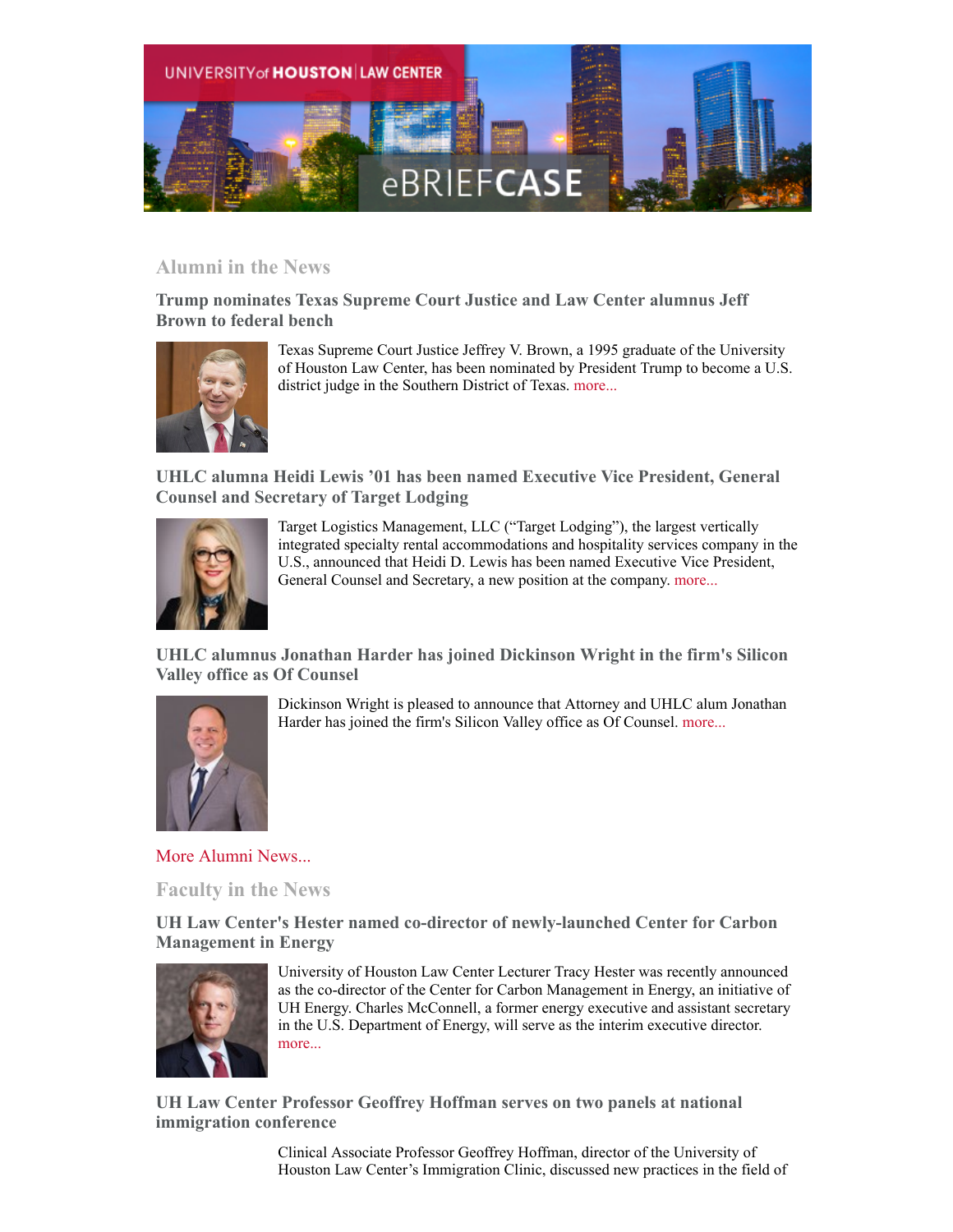immigration law as a panelist at a national conference in Miami. [more...](http://www.law.uh.edu/news/spring2019/0304Hoffman.asp)



**UH Law Center Professors Olivas and Nelson honored at 2019 AALS meeting**



Two members of the University of Houston Law Center faculty received accolades for their excellence in legal scholarship at the Association of American Law Schools annual meeting in New Orleans. [more...](http://www.law.uh.edu/news/spring2019/0104AALS.asp)

[More Faculty News...](http://www.law.uh.edu/news/uhlc-in-the-news.asp)

**News & Events**

**UH Law Center receives nine awards from preLaw Magazine**



The University of Houston Law Center continues to earn high marks from preLaw magazine, earning accolades in its spring 2019 edition for three specialty programs and bringing the total to nine honors over the last year. [more...](http://www.law.uh.edu/news/spring2019/0226preLaw.asp)

**Three UH Law Center programs maintain Top 10 standing in U.S. News rankings; high marks in other publications**



The University of Houston Law Center saw three of its specialty programs retain their longstanding Top 10 rankings in the annual U.S. News & World Report survey of the country's law schools. [more...](http://www.law.uh.edu/news/spring2019/0312Rankings.asp)

**UH Law Center among top 30 "Go-To Law Schools" in the country**



The University of Houston Law Center is ranked No. 29 in Law.com's 2019 Go-To Law School list. The Law Center propelled 14 spots from its No. 43 ranking in 2018. [more...](http://www.law.uh.edu/news/spring2019/0306uhlc.asp)

[More UHLC News...](http://www.law.uh.edu/news/homepage.asp)

 **Upcoming Events**

## **Exploring Best Practices in Family Mediation**

Friday-Monday, June 5 – June 8, 2019 9:30 a.m – 6:30 p.m.

University of Houston Law Center 4604 Calhoun Suite 59 Houston, TX 77204-6060

[Click Here for More Info](http://www.law.uh.edu/cle/2019-0605.pdf)

[Click Here to RSVP](http://www.law.uh.edu/blakely/aawhite/30-hour-family-mediation-training.asp)